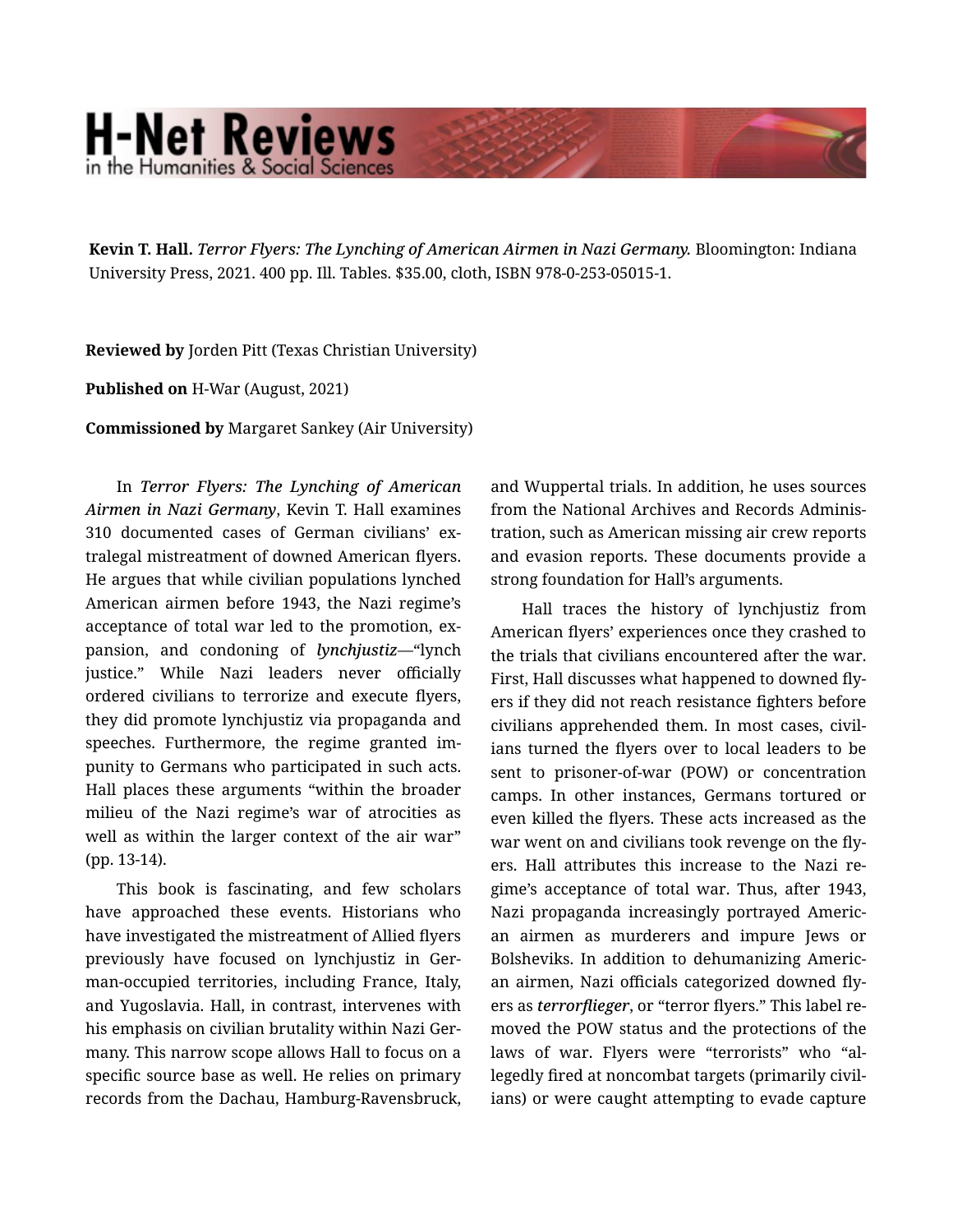and were, therefore, considered spies or sabotage troops who could be executed with impunity" (pp. 4-5). Hall further discusses the punishment of ci‐ vilians in the war trials. Due to destroyed evidence and lack of witnesses, it was often difficult for American tribunals to convict civilians. But the punishments of those who were convicted varied widely. Hall asserts that if a civilian was a member of the Nazi Party, they likely received a harsher punishment, including death or long prison sentences, but by the 1950s, most cases received clem‐ ency or shortened sentences.

Hall's sixth chapter deserves special recogni‐ tion. It examines civilians' motives for participat‐ ing in lynchjustiz. Hall concludes that there were three primary motivations: "the radicalization of the war, obedience to figures of authority, and en‐ dorsement by the regime" (p. 206). Civilians be‐ lieved that they contributed to the war by getting revenge for the bombings. Moreover, this chapter shines because Hall integrates psychological and social theories that helped civilians justify their actions. He delves into the Nazi Party's ability to exact citizens' obedience through indoctrination and the use of propaganda. He insists that Ger‐ mans and propaganda adopted the term "lynch‐ ing" from its roots in the United States. They did so to demonstrate the hypocrisy of a country that promoted democracy while lynching African Americans in particular. Hall writes, "similar to early lynchings in the United States, Lynchjustiz in Germany committed against American flyers oc‐ curred in response to perceived transgressions against property, homicide, or other heinous crimes and often occurred despite the presence of a legal apparatus" (p. 207). Thus, he makes paral‐ lels between American racism and Germans' mis‐ treatment of flyers.

Hall raises questions concerning civilians' agency and culpability in lynchjustiz. These mat‐ ters fall within the intentionalism and functional‐ ism of historiographical debates of Nazi war crimes. Did civilians act on their own accord or

did they simply follow Nazi guidelines? He expli‐ citly states that civilians were accountable for their actions, but he maintains that Nazi support and indoctrination also affected decision-making. This dilemma raises the question of guilt because the Nazi regime never ordered civilians to engage in lynchjustiz, yet it promoted and granted impun‐ ity for such actions. Hall addresses this concern fairly, but his argument does become blurred at times. For example, he states that lynching "was an initial response by the German public to avenge the devastation caused by the air war" (p. 7). This statement removes culpability from the Nazi regime. However, after the regime's promo‐ tion and propagation of lynchjustiz, Hall seem‐ ingly classifies the acts as Nazi war crimes. This criticism does not detract from the overall work; there are just a few instances where it becomes unclear who is to blame.

Overall, *Terror Flyers* is clear, cogent, under‐ standable, and fascinating. Hall sheds light on an understudied aspect of World War II. He provides a path for future scholars to approach this topic from different angles and methodologies. Anyone who has a particular interest in the air war, the impact of war on society, and German war crimes will find this book valuable and intriguing.